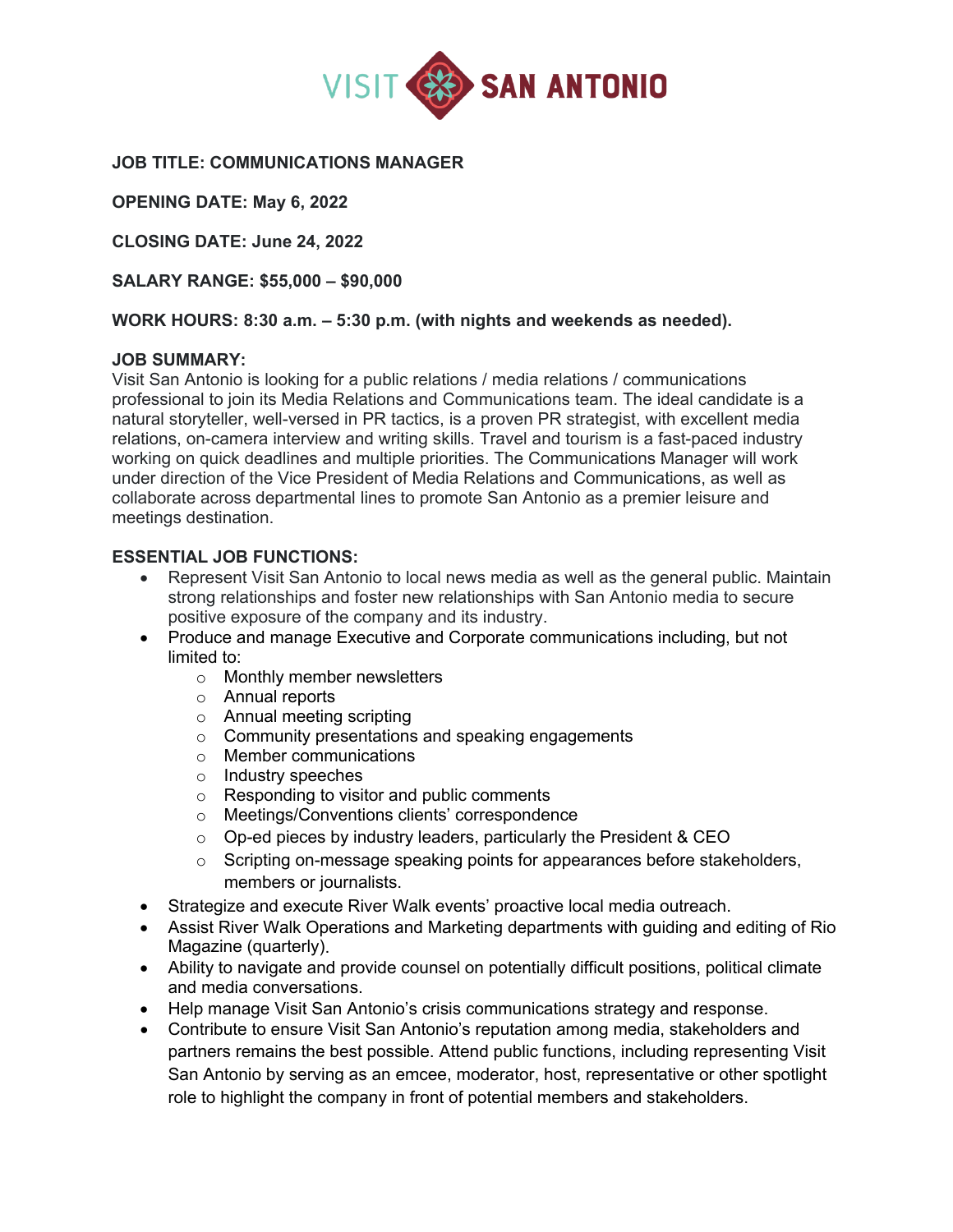- Constantly monitor key news media to collect any information pertinent to the organization and industry to share information within the company as appropriate.
- Assist in developing and delivering communications strategies geared towards driving earned media and social media destination awareness and strengthening San Antonio's market position.
- Seek out, research and produce compelling Storytelling about San Antonio to share through media and social media influencers.
- Work across the organization's departments including Partner Relations, Government Relations, Marketing, Tourism Development, Destination Sales and Experience and the Visitor Information Center.
- Collaborate with hospitality partners, State of Texas Tourism and others on media missions, familiarization tours, events (media events, press conference, etc.) and other platforms.
- Showcase San Antonio as part of media's editorial research, aligning with editorial angle and maximizing coverage for the destination while stressing key messaging and branding.
- Collaborate with leisure and trade Marketing and media pitching and writing projects
- Develop and execute strategic PR plans and materials (press releases, story pitches, editorial content and other written material as needed).
- Contribute to and help manage digital newsroom, editorial image library, b-roll and other media resources.
- Assist in managing PR agencies, freelancers, photographers, and other external resources.
- Assist with tracking key performance measures such as earned media value, media hosted and media placements; assist with reporting.
- Manage budgets and expenses while ensuring timely processing of invoices for multiple, concurrent projects.
- Communicate clearly and effectively with colleagues, partners, media and other stakeholders in a professional manner. Bilingual is preferred (Spanish), but not required.
- Perform related duties and fulfill responsibilities as required.

# **JOB REQUIREMENTS:**

- Proven track record and references on working in tandem and with kindness and gratitude with teammates in an extremely high energy, high stress, collaborative working environment.
- Bachelor's Degree from an accredited college or university with a preferred degree in public relations, communications, journalism or related.
- Five (5) years of experience in public relations, media relations, communications preferably in a tourism-related or consumer driven industry.
- Three (years) of local media relations experience.
- Bilingual is preferred (Spanish), but not required.

# **KNOWLEDGE SKILLS AND ABILITIES:**

- Excellent writing and verbal communications at ease with media interviews, and preparing others for interviews as well (talking points, spokesperson training, etc.).
- Extensive on-camera experience with as a corporate communications spokesperson.
- Savvy to trends that influence consumer behavior, drive headlines, create buzz and identify alignment or opportunities for destination toward organizational goals.